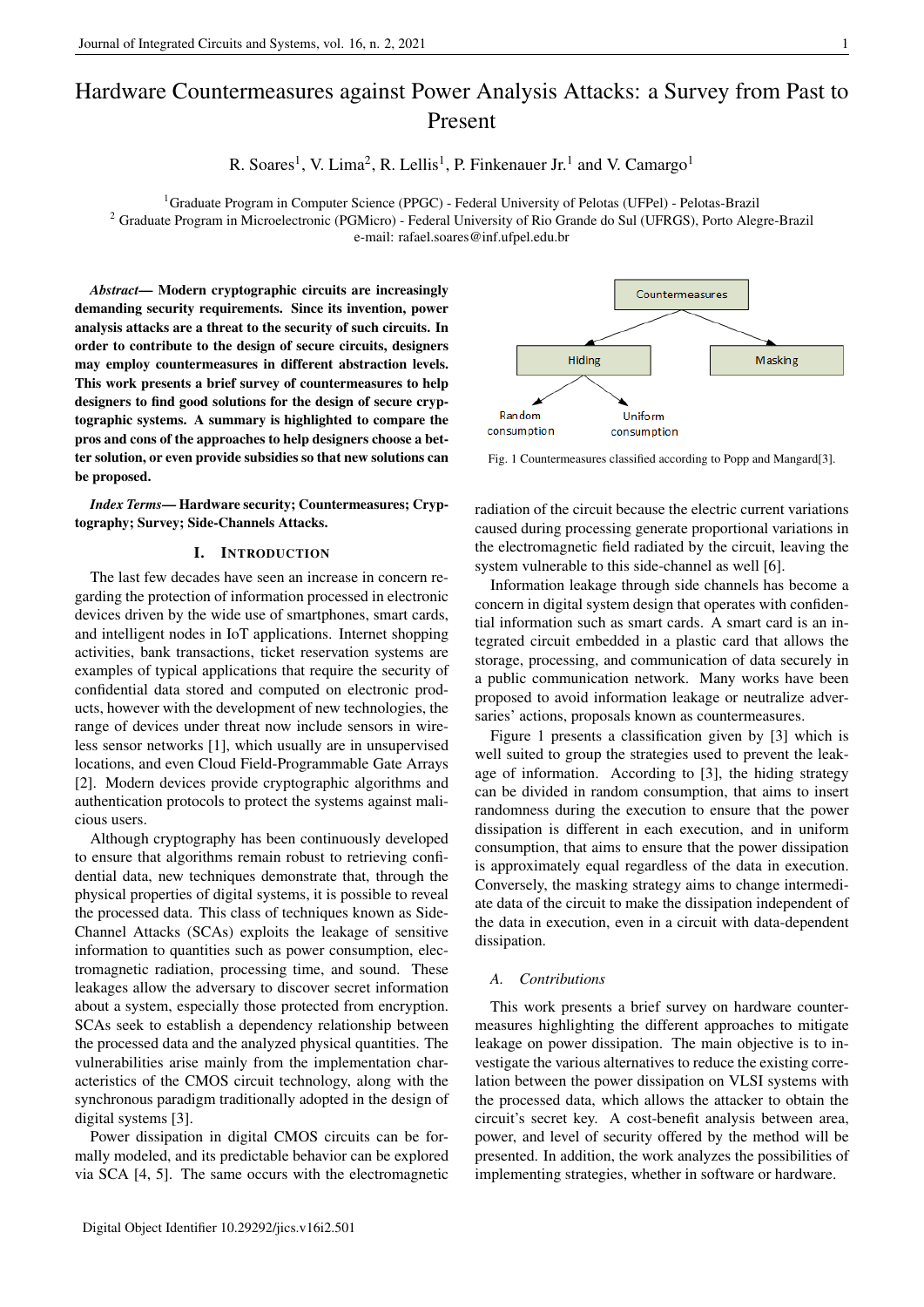The remaining part of the paper is structured as follows: Section II reviews how power dissipation occurs in CMOS circuits, how to model power consumption, the principle of power analysis attacks and, the primary existing power analysis attacks. Section III presents a survey of countermeasures approaches against power analysis attacks. Section IV summarizes and discusses strategies and critical challenges on mitigating information leakage, and finally, Section V presents the obtained conclusions.

#### II. BACKGROUND ON POWER ANALYSIS ATTACKS

This section reviews the power dissipation in CMOS, the main power attack strategies and the models used in these. The content of this section serves as a background for the countermeasures section, which is the focus of this review.

## *A. Power dissipation in CMOS circuits*

The total power dissipated by a CMOS circuit is composed mainly by the power in the logic cells, registers, wires and interconnects. Design decisions at different levels of abstraction directly influence the power dissipation and, therefore, the leakage of information, which may be explored in power attacks. As a consequence, countermeasures will be present in different abstraction levels.

As a first order approximation, the power of circuit supplied by a constant voltage  $V_{DD}$  with a total current  $i_{DD}(t)$ will present an instantaneous power dissipation as  $P_{Inst}$ given by the product of  $V_{DD}$  and  $i_{DD}(t)$ . The mean power dissipation  $P_{Inst}$  during a period T is defined according to Equation (1).

$$
P_{Inst} = \frac{1}{T} \int_0^T p_{Inst}(t)dt = \frac{V_{DD}}{T} \int_0^T i_{DD}(t)dt \qquad (1)
$$

The total power of a digital circuit can be divided in the static power  $P_{stat}$ , which accounts for the consumption while there is no switching activity, and the dynamic power  $P_{dyn}$ , which accounts for the consumption while there is switching in the inputs, internal signals or outputs of the circuit.

The static power is dominated by small leakage currents. In the SCAs context, the static power is of great concern as it tends to have a significant correlation with the input data, however the measurement of such small currents imposes a large challenge. The shrinking of transistors due to technology scaling increased the leakage currents to a point that, under the right conditions, they can be properly measured.

The dynamic power dissipates during the switching of the transistors through *High-to-Low* or *Low-to-High* transitions dominates the power in CMOS circuits. The dynamic power is proportional to the clock frequency, the load capacitance and the square of the supply voltage. In a digital circuit, *low-to-high* transitions can be modeled as a capacitive load through the pull-up network, while *high-to-low* transitions result from capacitive discharges through the pull-down network. Such switches lead to very different and distinctive current profiles in the power supply. This issue represents the Achilles heel of digital circuits designed with CMOS technology concerning power analysis attacks.

## *B. Power dissipation models*

As the dynamic power is strongly dependent on the processed data, power analysis attacks were developed to exploit this correlation. The attacks use simplified models to estimate the actual power dissipation. The most used power models are Hamming Weight (HW) and Hamming Distance (HD).

The HW is applicable to predict the power dissipation when the adversary does not know the consecutive values of the data in a target part of the circuit. This model considers that a resulting 0 on a CMOS circuit leads to insignificant power dissipation, whereas a 1 value produces a significant amount of power dissipation. Therefore, this model assumes that the power dissipation is proportional to the number of bits set to 1 for a processed data. Such simplicity makes the HW a attractive model.

The HD is proportional to the number of *low-to-high* and *high-to-low* transitions. This model assumes that the power dissipation for *low-to-high* and *high-to-low* transition produce the same amount of power consumption. Also, it ignores static power dissipation [3]. In this way, the HD model can be simply applied to estimate the power dissipation of a given circuit as shown in Equation (2), where  $v_0$  and  $v_1$ correspond to the HW of the results produced consecutively by the circuit. Therefore, the HD is calculated as the XOR function between the HW of two values, i.e., the difference of HW.

$$
HD(v0, v1) = HW(v0) \oplus HW(v1)
$$
 (2)

The HD and HW models are simple, efficient and widely used for power analysis attacks. Despite this, other models aim to explore specific behaviors of operations performed in both software and hardware. An example is the Zero Value (ZV) model, that exploits a property of the multiplication operation when executed on the value 0 always results in 0 [3].

When it is not possible to correlate the circuit with the previous models, it is possible to build a customized power dissipation model using profiling attacks. Chari et al. [7] highlight that it is possible to make an accurate power dissipation model using statistical techniques and a paired device to be attacked. Other proposals aim to build power dissipation models with different strategies, such as Schindler et al. [8] using stochastic models, and Hospodar et al. [9] using machine learning.

# *C. Differential Power Analysis*

Differential Power Analysis (DPA) has some features that have made it the most popular among SCAs. Firstly, its execution cost is relatively low, and still, it is considered a non-invasive attack for only monitoring the attacked device without the need to investigate internal signals. Furthermore, even in electrical disturbances during the power traces acquisition, it is possible to carry out successful attacks.

DPA exploits the dynamic power dissipation characteristics of CMOS technology, more precisely the premise that *low-to-high* and *high-to-low* transitions cause different consumption. The analysis relates this information leak with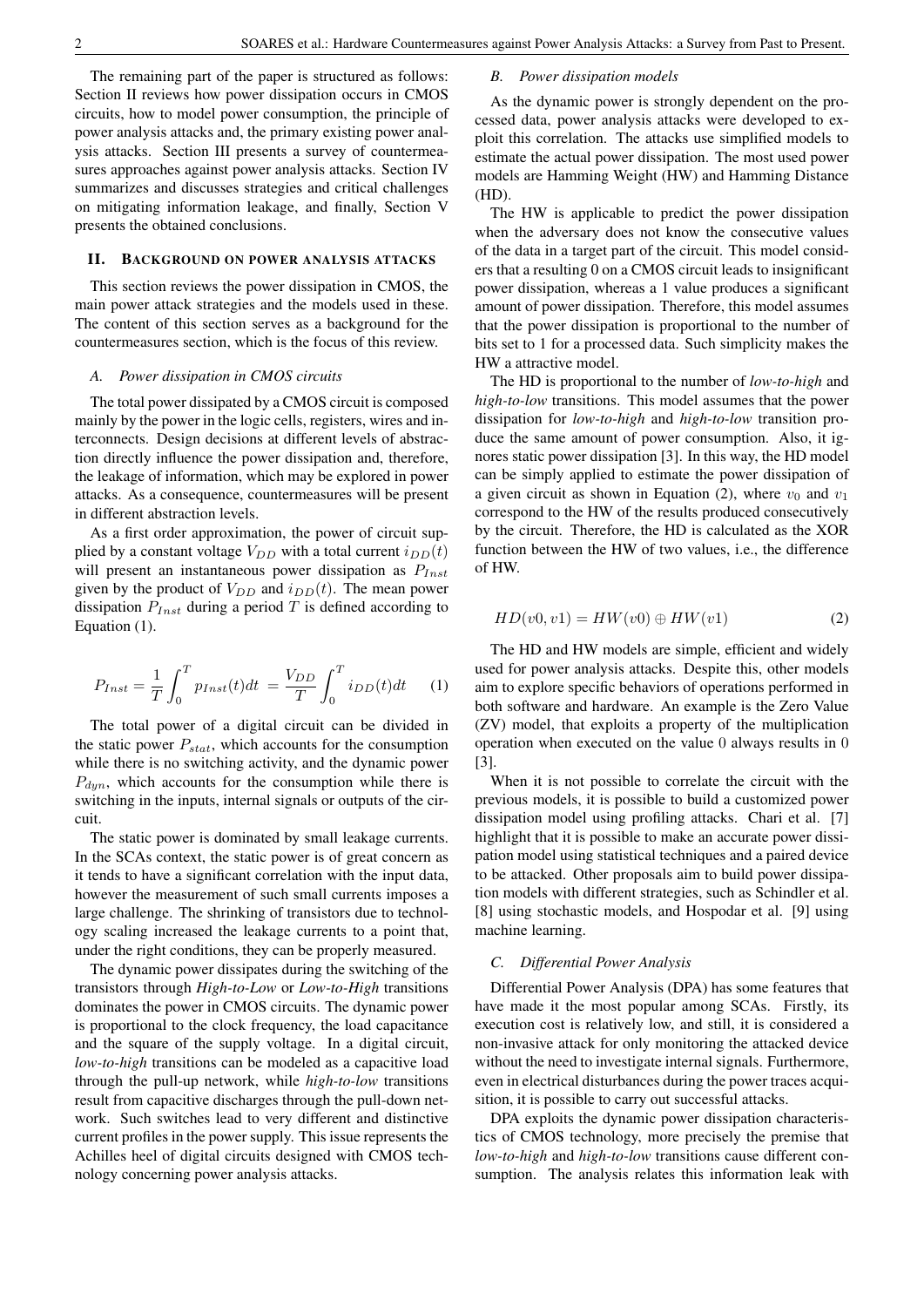

Fig. 2 Differential power analysis overview.

the functional behavior of a digital circuit while data is processed. As proposed to Kocher et al. [5], DPA consists of 5 steps: (*i*) choosing a target intermediate result, (*ii*) measuring and collecting traces,  $(iii)$  calculating hypothetical intermediate values, (iv) applying the consumption model to the attacked device and  $(v)$  evaluating hypotheses of subkeys. An overview of DPA is depicted in Figure 2.

The first step is to choose an intermediate result from the target cryptographic algorithm. This selected result must be a function  $f(d, k)$ , where k is a portion of the secret key and  $d$  is a portion of the known input or output message. If the attacker obtains a function that satisfies this condition, it can be used as the target of the attack to find  $k$ . The known message  $d$  can be either an incoming message or an outgoing cryptogram, or even other known intermediate data.

In the second step, the power dissipated is measured while various encryptions or decryptions are performed on a set of different data using the same cryptographic key. Thus, D is a set containing random different data  $d_i$ , which can be described as follow  $D = \{d_0, d_1, ..., d_D\}$ . For each encryption or decryption execution, a corresponding power trace is stored. Thus, a set  $T$  of power traces is acquired, where each trace  $t_i$  is composed by J samples which can be described as  $t_{i,j} = \{t_{0,j}, ..., t_{0,J}\}$  for each trace. Finally, these traces are stored in a matrix  $M_T$  of size  $D \times J$ .

The next step consists of calculating hypothetical intermediate results for all possibilities values assumed by k according to  $f(d, k)$ . Thus, one can define Hk as a set of all possible values assumed by k such that  $Hk =$  $\{hk_0, hk_1, ..., hk_K\}$ , where K is the total number of key values. Thus, using the set  $D$  and the set of hypothetical keys  $Hk$ , the attacker can calculate all possible hypothetical intermediate results for  $f(d, k)$ . A matrix called  $M_V$  store the hypothetical intermediate results  $v_{i,j}$  as seen in Equation (3), which has the following dimension  $D \times K$ .

$$
M_V = \begin{bmatrix} v_{0,0} & v_{0,1} & v_{0,2} & \dots & v_{0,K} \\ v_{1,0} & v_{1,1} & v_{1,2} & \dots & v_{1,K} \\ \vdots & \vdots & \vdots & \ddots & \vdots \\ v_{D,0} & v_{D,1} & v_{D,2} & \dots & v_{D,K} \end{bmatrix}
$$
 (3)

We can observe that each column j of the matrix  $M_V$  contains the results calculated for the hypothesis of key  $hk_i$ , through  $f(d_i, k_i)$ . Suppose  $M_V$  has intermediate results for all possibilities of key  $k$ . In that case, one of its columns has the actual intermediate values calculated by the cryptographic system during data encryption or decryption, performed in the second step.

The secret key is one of the elements contained in  $Hk$ . This element is defined as  $hk_{ck}$ . Thus, DPA seeks to find out which column of the matrix  $M_V$  has the same values produced by  $f(d, k)$  during the encryption or decryption of the vector D.

The fourth step of the DPA attack is to define the hypothetical power consumption values from the matrix  $M_V$ . This step utilizes the power consumption models. The accuracy level has a direct relation to attack efficiency. The most used models for digital CMOS circuits are HW and HD. Thus, for each hypothetical intermediate values  $v_{i,j}$  the defined model is applied according to Equation (2). This produces a matrix  $M_H$  with the same dimension as  $M_V$ , containing hypothetical power consumption.

The idea to use the difference-of-means method is to determine the relationship between the columns of  $M_H$  and T. Based on the assumption that different data leads to other power profiles, for example, when an LSB bit of an intermediate result produces a value of 0, the consumption will be other when this same bit is 1. Based on this assumption, this method proposes the division of the matrix T.

To verify a hypothesis of key  $hk_{ck}$ , the method divides T into two groups of power traces according to  $h_i$ . One group contains all the lines of  $T$  where  $h_i$  is 0, and the other group includes the remaining lines. Then, the average trace of each group is calculated, where  $avg0$  corresponds to the average of group 0 and  $avg1$  to the other group. The difference between avg0 and avg1 indicates whether a correlation exists for the evaluated key hypothesis. The difference between avg0 and avg1 occurs significantly at the moments the intermediate values correspond to  $h_{ck}$ . At all other moments, the difference insignificant. If the key hypothesis is not correct, the difference between avg0 e avg1 is more or less zero at all moments.

Finally, the fifth and last step of the DPA attack aims to evaluate the hypotheses of keys hk. Each column  $h_i$  of the matrix  $M_H$  is compared with the corresponding column  $t_i$ of the matrix  $M_T$ . In this step, the attacker compares the hypothetical consumption values with the power traces collected from the attacked device. The results are stored in a matrix  $M_R$  of size  $K \times T$ . There are different methods of comparison for this step, depending on the type of attack performed, be it CPA, described in the next section or differentof-means. For example, the popular method of difference-ofmeans, the result of a DPA attack is a matrix  $R$ , where each row of R corresponds to the difference between the avg0 and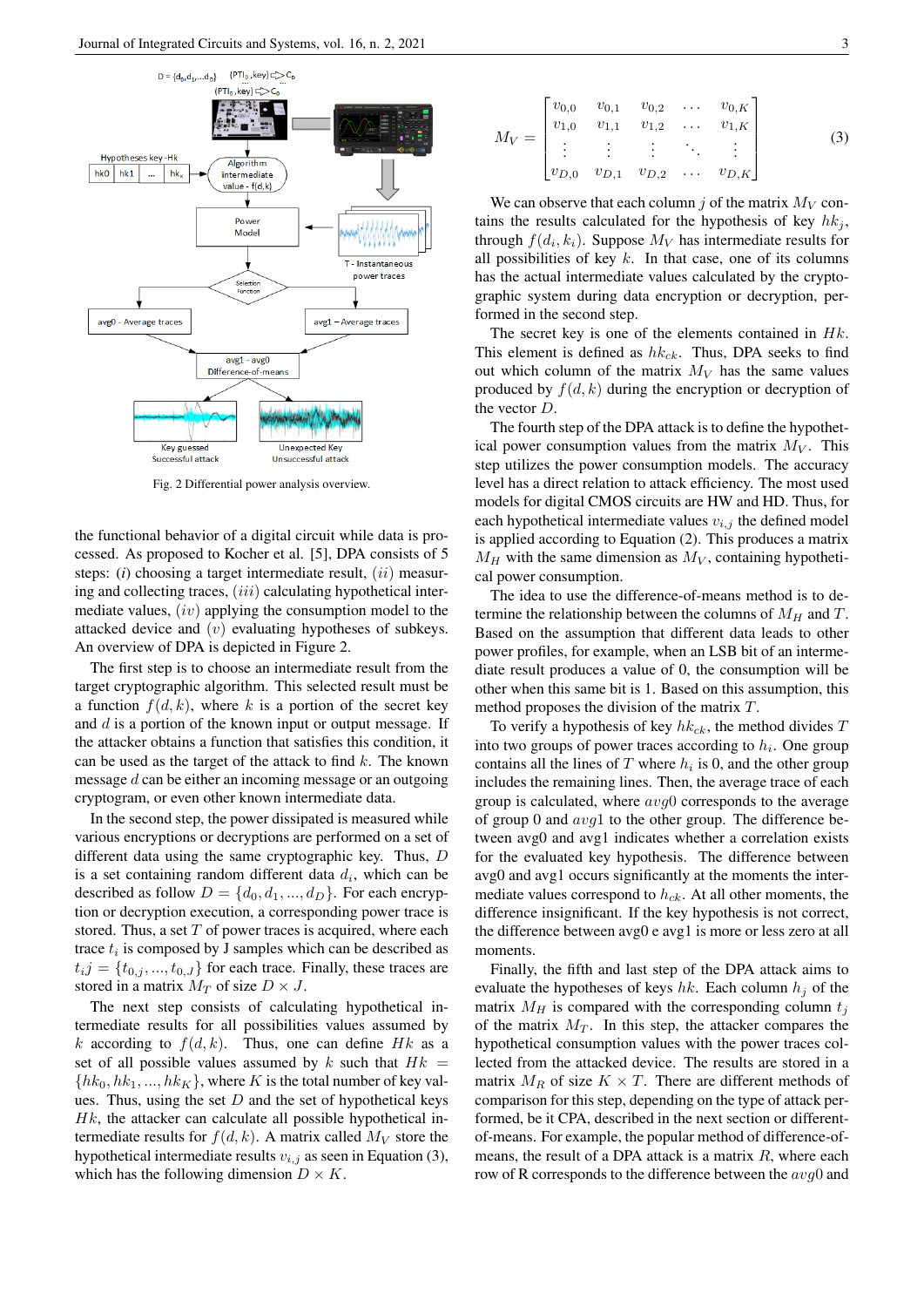avg1 to each key hypothesis. The correct hypothesis will be the one with the greatest difference value of the means.

Similar to the DPA attack, the Differential Electromagnetic Analysis (DEMA) attack [10] evaluates and monitors the emission of electromagnetic radiation from the attacked device. DEMA attacks capture the traces generated by the electromagnetic fields emitted by the circuits during the execution of encryption or decryption through special probes used in conjunction with amplifier stages due to the low intensity of the produced signal. For this type of attack, the attacker must consider the problems caused by noise and electromagnetic interference from the environment where the attack is carried out, causing errors in the readings of the traces.

#### *D. Correlation Power Analysis*

Correlation Power Analysis (CPA) is a power-based attack proposed by [11]. CPA uses a correlation coefficient, the most common way to verify linear relationships between data. In this attack, the correlation coefficient is used to assess the relationship between each column hi of the matrix  $M_H$  with each column tj of the matrix T. This results in a comparison between the hypothetical power consumption values and the acquired traces at every time position. The result is stored in a matrix  $R$ , where each element represents the estimated correlation coefficients. Thus, one can describe each value  $r_{i,j}$  by the Equation (4), where  $\bar{h}_i$  and  $\bar{t}_j$  represents the mean values of the columns  $h_i$  and  $t_j$ :

$$
r_{i,j} = \frac{\sum_{d=0}^{D} (h_{d,i} - \bar{h}_i) \cdot (t_{d,j} - \bar{t}_j)}{\sqrt{\sum_{d=0}^{D} (h_{d,i} - \bar{h}_i)^2 \cdot \sum_{d=0}^{D} (t_{d,j} - \bar{t}_j)^2}}
$$
(4)

According to [11] these coefficients, or correlation factors, are capable of rejecting false key hypotheses accepted by the DPA / DEMA.

# *E. Others power attacks*

In addition to the well-known power-based attacks that explore the dynamic power consumption, the Static Power Side-channel Analysis (SPSCA) explores the static power dissipation. While in idle, the leakage current is different and strongly dependent on the input as shown in [12]. This attack is especially efficient on sub-100 nm technologies as the static power increases [13]. Experimental results show that 65 nm is in order of  $10\times$  more vulnerable than 90 nm technologies when submitted to SPSCA [14]. Despite this, SPSCA is unpractical in low power dissipation circuits as the values to be measured can be in the order of  $\times 10^{-9}$  or even smaller. SPSCA often depends on techniques as clock freeze to allow a viable measurement [15].

Template attack (TA) [7] is a known side-channel attack that explores vulnerabilities of cryptographic circuits whose security is dependent on the assumption that an adversary cannot obtain more than one or a limited number of samples. This attack requires that an adversary has access to an identical experimental device that he can program as he wants. This approach, in contrast to previous attacks, aims at precisely modeling noise and using this to fully extracted information present in a single sample.

Fault injection attacks (FIA), initially introduced by Boneh et al. [16] consists of generating failures in the cryptographic circuit to obtain abnormal behaviors and thereby take advantage of this abnormality to reveal secret information. However, these attacks need to create fault models, requiring particular skills and detailed knowledge of the circuit's internal structure. Its efficiency today represents a threat to the security of cryptographic systems.

Higher-Order Attacks (HODPA) [17] are based on the joint statistical properties of multiple aspects of the signal, joint analysis of power dissipation on two or more points in time. This kind of attack is normally applied to masking countermeasures. It implies higher costs in terms of the number of samples and computational complexity.

There is currently a line of work that explores machine learning and deep learning to attack cryptographic systems. Machine learning (ML) has been used to attack cryptographic circuits similarly to TA attacks, requiring prior training, considered profiled attacks as proposed by Picek et al. [18]. Deep learning (DL) has been applied to SCA mainly because can learn abstract representations that are composed of lower levels features. DL-SCA can be applied to both profiled attacks [19] and non-profiled attacks [20], such as DPA and CPA.

Attacks that explore contemporaneous applications as clouding servers also represent severe threat. Moini et al. successfully retrieved 74% of a victim application image running at amazon web service (AWS) server [2]. The authors explored the cloud service where multi-clients simultaneously operates at the same time. In this case, the attack requires no physical or modifications of any kind over the cloud FPGA.

# III. COUNTERMEASURES FOR POWER ANALYSIS ATTACKS

The countermeasures against power analysis attacks are a set of methods introduced to make the power consumption independent of the data executed on cryptographic devices. These strategies can be implemented in both hardware and software. While the software countermeasures have a limited solution space as the software is performed by vulnerable hardware, the hardware ones present a wide design space for the search for solutions to avoid the leakage of information through side-channels. The countermeasures can be clustered by different strategies as depicted in Figure 1. This work presents a survey on the different strategies in order to compare the benefits, limitations, and costs of each solution as follows.

# *A. Hiding: uniform consumption*

This section presents a review of different strategies to reduce leakage targeting an uniform and data-independent power dissipation, i.e., a device should consume equal amounts of energy in each clock cycle, regardless of the data processed. Most studies focus at the gate level design. Such preference occurs as a uniform consumption in the gate level tends to propagate to the system level. Since information leakage is directly associated with differences in the power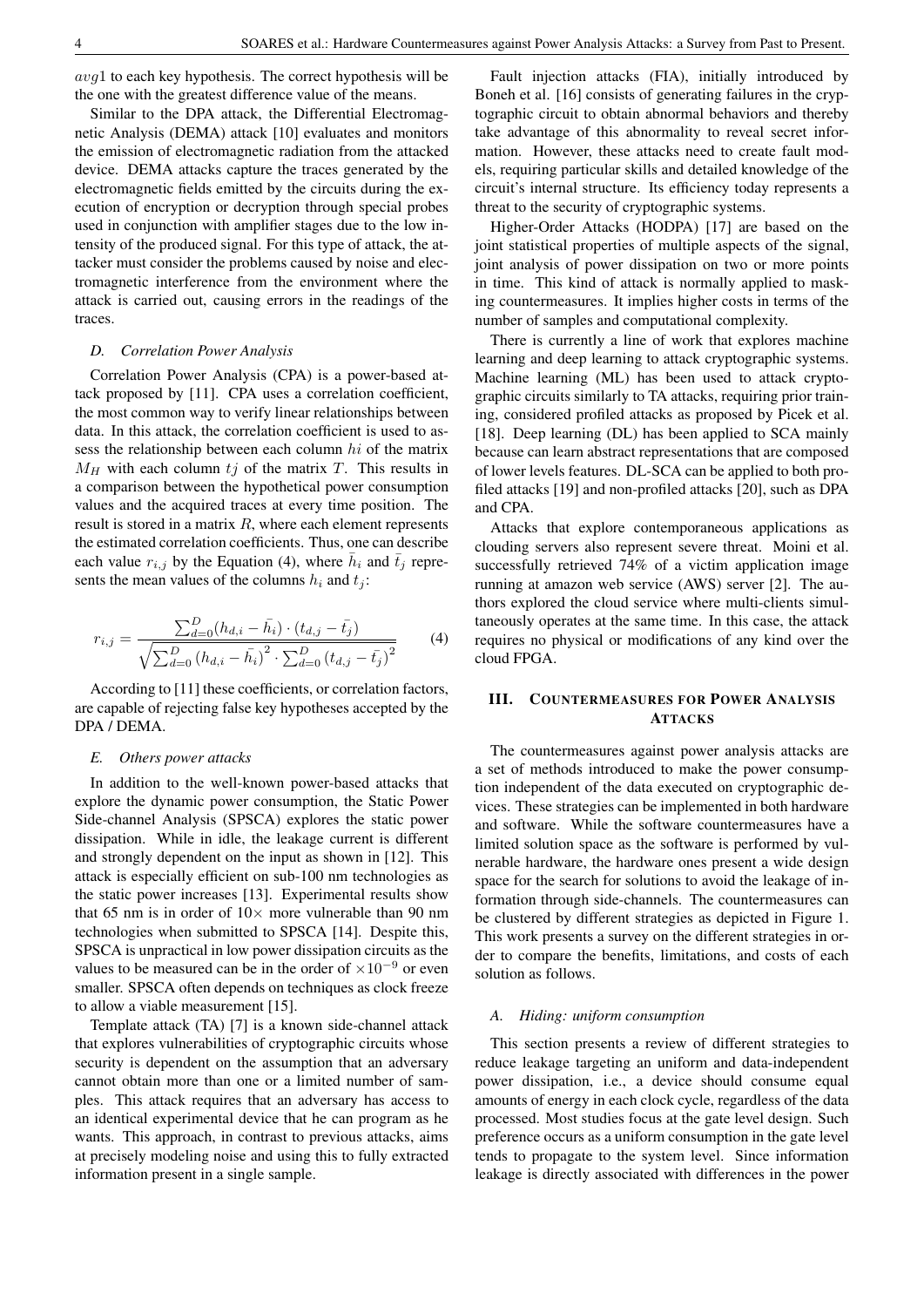consumption produced by low-to-high and high-to-low transitions, dual-rail encoding of information has been usually adopted.

*A..1 Dual-rail pre-charge logic -* DPL is the encoding scheme most used by secure strategies implemented at gatelevel designs. This encoding represents one logical bit of information using two rails, containing the real binary value and its complement as depicted in Figure 3a. The computations are performed in two phases denominated pre-charge and evaluation, which characterize a dynamic logic. Precharge propagates before any computation and drives all circuits to the same binary statement, usually zero, known as *all-zeros spacer*, defining the initial statement on both rails. In the literature, it is also known as return-to-zero protocol (RTZ). While the evaluation phase computes the combinational logic function. It is possible to highlight two observations on the influence of this type of logic in the context of countermeasures against power-based attacks:

(i) Limit the attackers' action: The pre-charge phase prevents power-based attacks that estimate power dissipation with the HD model. Computing data from an initial state, all-zeros, prevents transitions from previous data that are sources of information leaks.

(ii) Number of power traces available to perform the attack: the pre-charge phase reduces the number of useful power traces that can be measured. Considering *i* equals to the target input bits, non pre-charged topologies has  $2^{i} \times (2^{i} - 1)$  possible power traces, while pre-charged countermeasures has only  $2^i$  power traces. For each possible  $i$ input, the non pre-charged topologies have others  $2^i - 1$  previous statement that leads to the respective input. Each of these extra traces leaks more information from the device due to the logic and electrical charges modify according to the previous computation.

*A..2 Time Enclosed Logic -* TEL is the state-of-the-art encoding to counteract power-based attacks as depicted in Figure 3b. It is based on DPL, but the data are encoded in the time-domain. TEL is synchronized by a clock signal in such a way that 3 phases are required to compute data. An initial pre-charge, such as an RTZ, followed by an evaluation phase where, during a  $\Delta$  interval, the valid data is properly computed, and, lastly, a post-evaluation phase that makes the rail one logical. This strategy is used to avoid leakage information due to memory effect, i.e. a transition from a valid data to zero. In a clock cycle, to compute any data, TEL starts all rails at logical 0 and ends with all rails at logical 1.

TEL aims to enclose the evaluation phase among two other encoding steps to avoid the adversary to measure it, considering that the attacker has limited time resolution and bandwidth [21]. When compared to DPL, TEL requires  $2\times$  more energy per cycle as both tracks are fully charged and discharged. TEL also requires two clock signals to operate, where the second is phased to the first one to generate the  $\Delta$ . The  $\Delta$  can also be implemented with a delay element.

*A..3 Gate level logic styles -* This section reviews proposed works to mitigate information leakage through the logical gate-level design. The secure topologies here presented take advantage of the DPL and TEL targeting a uniform consumption.

Sense Amplifier Based Logic (SABL) is the first topol-



Fig. 3 DPL and TEL encoding.

ogy to counteract dynamic power attacks. SABL is a DPL based topology designed to distribute the small current and internal capacitances by inserting an always ON transistor among the complementary rails [22]. Secure Triple Track Logic (STTL) also implements DPL being the first topology designed to avoid early propagation effects (EPE) [23]. EPE takes place by race conditions caused by propagation time differences between distinct circuit paths producing unwanted switching, also known as glitches, that may propagate along the circuit. EPE is data-dependent which makes it an important source of leakage information. The main drawbacks of STTL are the unbalanced composition among the complementary rails and the high overhead of the output latches. Multi-Threshold Balanced Secure Triple Track Logic (MT-BSTTL) is the first topology to use multi- $V_t$  on power attacks purpose. MT-BSTTL implements multi- $V_t$ and capacitance balancing techniques to minimize the limitations of STTL [24].

Dual-spacer Dual-rail Delay-insensitive Logic -  $(D^3L)$ proposed by Cilio [25] is a DPL based on asynchronous circuits able to mitigate capacitive unbalances between the dual rails using a dual-spacer protocol to decouple the data correlation with power dissipation during the computation. Furthermore, as asynchronous circuits are strongly datadependent to compute due to the absence of the clock signal,  $D<sup>3</sup>L$  inserts random delays to break the timing-data correlation. However,  $D^3L$  is implemented based on NULL Convention Logic (NCL) according to a complex design flow. The proposed dual-spacer protocol inserts delay overhead as well as area overhead to asynchronously control the flow of data in the datapath.

Three-phase Dual-rail Pre-charge Logic (TDPL) [26] was designed to be robust to unbalanced routing capacitances which is a concern in DPL circuit design that requires a lot of effort in Place & Route according to [27]. TDPL operates in three phases, pre-charge where all rails are charged to high followed by evaluation where valid data is computed, and lastly, a discharged phase similar to RTZ, doing all rails discharged to low. The TDPL drawback is the area overhead due to the requirement to route the three control signals.

Delay-based Differential Pre-charge Logic (DDPL) [28] implements the time domain for the first time but its implementation suffers from early propagation effect which even results in a data-dependent vulnerability. Improved Delaybased Pre-charge Logic (iDDPL) is the state-of-the-art countermeasure and which implements the time domain encod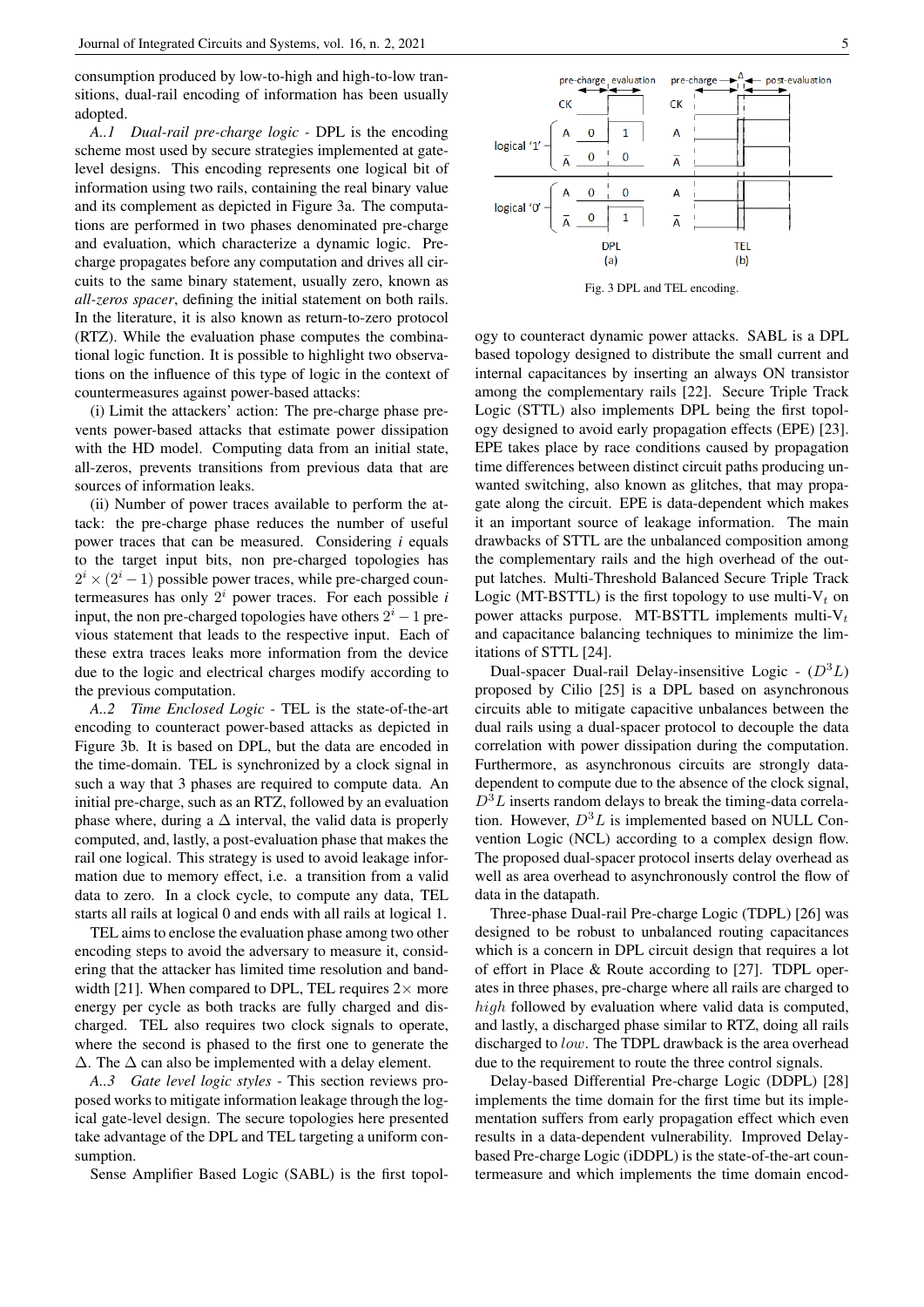ing, first named here as TEL encoding [29]. Like SABL, iDDPL also implements non-logical transistors among the complementary rail to eliminate the internal memory effects of the gates to solve the problems suffered by DDPL. The authors proved that iDDPL is very resistant even in presence of unbalanced capacitances. For this, the authors performed SPICE simulations and experimental attacks on ASIC @65nm.

Wave Dynamic Differential Logic (WDDL) is the first topology fully implemented with static-CMOS gates available on standard-cell libraries. This compatibility reduces the complexity to design secure circuits due to takes advantage of using the traditional standard-cell design flow. WDDL implements DPL encoding and compared to semi full-custom countermeasures, WDDL cells also insert low overhead [30, 31]. An important drawback of WDDL is the racing condition that makes it susceptible to EPE [32].

Standard-cell delay-based dual-rail pre-charge logic (SC-DDPL) is the state-of-the-art countermeasure implemented since standard-cell. SC-DDPL implements TEL encoding and requires only NAND2 and NAND3 CMOS gates to implement combinational logic. SPICE simulations and experimental results on FPGA have shown that SC-DDPL is resilient even with unbalanced P&R. Combining the lower design effort from the implementation with standard-cell libraries and no need to optimized P&R, SC-DDPL is a straightforward design [33].

*A..4 Sizing and Place & Route for semi full-custom topologies -* To overcome the unbalance between rails in DPL circuits, some proposals stand out in the literature to find alternatives to enhance the design flow for DPL circuits. For example, the transistor size can change some features of the circuit, such as delay, power dissipation, capacitances, inductive behavior, and area. On the side-channel perspective, each of the cited aspect impact on the current signature.

There are at least three methodologies for security aware sizing. Bhattacharya et al. [34] formulate the sizing problem considering the switching activity of the transistors and the capacitances of each interconnection node of the circuit. In 2009 [35], Lin and Burleson developed an iterative algorithm to resize the higher capacitances gates of the circuit. The algorithm uses a heuristic based on vulnerability metrics and attacks using a predefined level of security as stop criterion. Lima et al. [36] proposed a greedy algorithm based on security metrics and SPICE simulations that clusters sets of transistors according to their similarities in the gate and uses a search heuristic to minimize the leakage on a given logic gate. All three algorithms have shown efficiency to improve the security, at the cost of delay, area, and power dissipation.

The Place & Route (P&R) stages of the design of a secure system can also be improved to minimize the leakage of information in DPLs. Tiri et al. [27] proposed the fat-wire to route the circuit composed by multi-rails topologies, which are the majority of countermeasures on the hiding method. An important benefit of this methodology is the ease of integration with EDA design flow. In the fat-wire methodology, the circuit's netlist (after the logic synthesis) is parsed to the correspondent multi-rails cells. For P&R is used a LEF file with a fat gate library database. The design now is parsed from fat-wire to original technology properties, already with multi-rails placed and routed [37]. The fat-wire strategy guarantees a close matching between the complementary rails since they are routed side-by-side. The similar interconnections reduces the parasitic mismatches which significant increase of robustness, reduction of P&R complexity, smaller congestion, and area.

A specialized P&R can improve the circuit's resilience to both power and electromagnetic vulnerabilities. Ma et al. propose a computer-aided design (CAD) tool that optimizes the placement and the routing steps after the clock tree synthesis, targeting a reduction in electromagnetic leakage [38] [39]. The authors' tool applies the optimizations after achieving other constraints as timing, area, and power. The work uses a numerical optimization method for the placement step that randomly searches for a relative optimum solution. For the routing phase, the algorithm first seeks datadependent wires considering physical property and then applies wire length adjustment that implies snaking signals. The simulations result reaches a reduction of 67.26% in correlation over unprotected P&R. The security gains are paid with a non-optimal design in terms of traditional performance metrics, generating a increase of 11.7% in the power and a reduction of 22% in the maximum operating frequency in a AES-128 design.

*A..5 Current flattening and detached power supply -* To hide the leaked information, there is another strategy that aims to flatten the current consumption of a cryptographic circuit to be data independent. Ratanpal et al. [40] propose to use an integrated filter to uniform the current consumption monitored by the adversary. Telandro et al. [41] propose an on-chip voltage regulator to generate an internal power supply voltage from an external power supply aiming to ensure the uncorrelation between the external power supply current and internal power supply current. Plos et al. [42] improves a scheme with two capacitors that supply the target chip in an interleaved fashion, when one supplies the chip the other is being charged. This scheme adds two more phases to the scheme to mitigate the leaked information. In addition, the authors present for the first time results about the security against power-based attacks. Even so, this scheme suffers from current leakage of the off switches which control the charging and discharging of the capacitors and, leakage through the I/O pins. Equalizing consumption with flattening can be costly in energy terms. Therefore, Li et al. [43] propose power-aware hiding (PAH) to balance consumption at the middle level instead of peak energy consumption. It equalizes the power dissipation using an energy-aware strategy reducing the energy penalty produced by current flattening.

Gornik [44] proposes a novel circuit to decouple the main power supply from an internal power supply that is used to drive a single logic gate. The decoupling is done with buffering capacitances integrated into the semiconductor. This approach allows decoupling cells through distributing the decoupling capacitors all over the circuit layout and avoids the requirements of a large capacitor. As a drawback, it imposes an overhead of area. Despite of being a powerful countermeasure against power attacks, these strategies still let the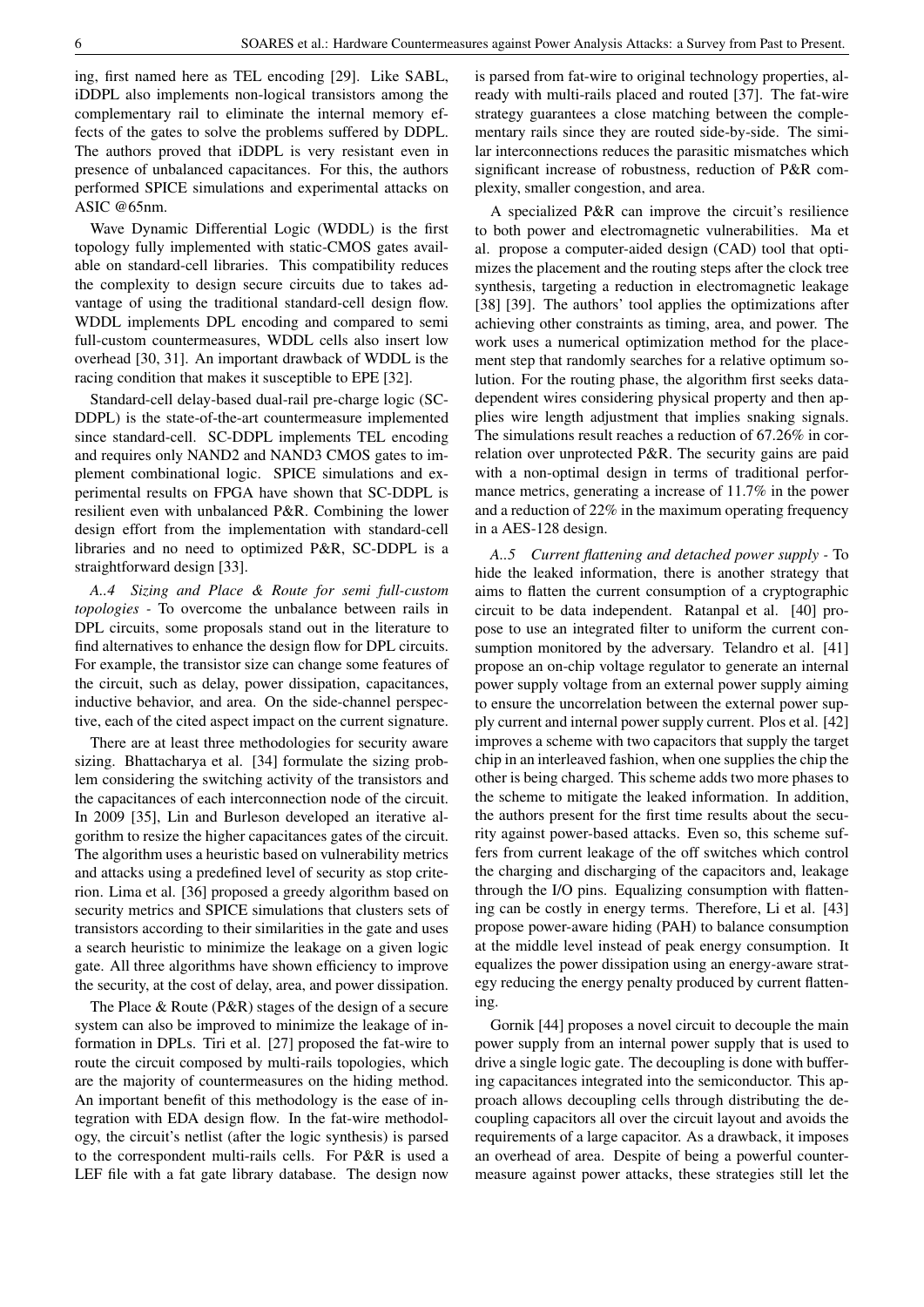cryptographic system susceptible to electromagnetic radiation based attacks.

Shan et al. [45] are the first to use machine learning to protect cryptographic hardware against power analysis attacks. The authors propose a power compensation module based on HD redistribution to compensate the probability of the HD of the intermediate data. The results show no correlations up to 1.5 M traces and low costs in terms of area and power dissipation.

#### *B. Hiding: random consumption*

Lu et al. [46] investigate the use of random delays insertion (RDI) in cryptographic systems in FPGAs. The authors proved theoretically and experimentally that the technique is effective against power analysis attacks. They also proposed parameters that can be used to optimize the design security in terms of area, performance, and power dissipation. RDI was firstly proposed by Clavier et al. in [47] for software applications to reduce the correlation between a power dissipation model and the power dissipated by the circuit. For this, a chain of programmable delay elements is added to the datapath, to randomize the execution and consequently the power dissipation. The results obtained show that RDI in FPGA reduces the action of the attacks and suffers an area penalty of up to 100%, a relatively low cost compared to other methods. Accordingly [48], pre-processing applied before power attacks have proven that this kind of randomness can be removed and the architecture remains vulnerable to attacks.

Soares et al. [49] propose an architectural solution designed in globally asynchronous and locally synchronous design (GALS) style. In this way, it is possible to combine the random clock and parallel processing in a pipeline architecture to introduce noise into global consumption. On the other hand, Ambrose et al. [50] exploit the parallel processing of a dual-core architecture to introduce noise into power dissipation. While one core processes the data, another core processes the complemented data in parallel. Recently, Moucha et al. [51] propose to use additional dummy rounds in cipher block algorithm to generate noise. These proposals present high costs in area and power. Moreover, also leak information to be obtained with pre-processing steps.

Baylis et al. [52] proposed the insertion of a hardware overlay layer as a way to create a level of abstraction for the configurable logic blocks of the FPGA. The method has two main objectives, firstly to protect the IP cores belonging to the hardware architecture implemented in FPGA from reverse engineering attacks that are capable of identifying the IP cores used in the architecture from the bitstream. The other objective is to insert extra hardware to generate noise and thus reduce the action of the power analysis attacks. The hardware virtualization method uses a ring oscillator as a generator noise. This kind of noise can easily be neutralized by pre-processing techniques applied before the attack according to [48]. Although the method is restricted to architectures implemented in FPGA, it is possible to combine overlay with other countermeasures such as  $d^th$ -orders masking which can be more effective to hide the information leak.

Lagasse et al. [53] proposed the combination of two methods for generating noise and randomness in the execution of

Das et al. [54] proposed a method of attenuating energy consumption and inserting noise as a way of hiding information leakage. The method called Attenuated Signature Noise Injection (ASNI) consists of hardware that suppresses electric current variations caused by the computation of the cryptographic algorithm and simultaneously adds a noise injection method to hide the power consumption of the computed algorithm. The results obtained on AES algorithm show that the proposed method has a low impact in area and immunity to CPA with up to 1M traces.

Alternatively, we find in the literature circuits dedicated only to produce noise as proposed by Liu et al. [55]. In this work, the authors use ring oscillators for this purpose. The frequency of the clock signal directly influences the power dissipation of a circuit. Thus, several works in the literature explore this strategy in different ways as recently Jayasinghe et al. [56], Hettwer et al. [57]. These approaches exploit the configurable clock management available in FPGAs to dynamically generate clock signals with a large frequency spectrum. While the approach is promising, for ASIC designs it involves building the entire structure which can be costly.

The converter-reshuffling technique uses a multi-phase switched capacitor voltage converter to insert noise power dissipation in the circuit. Yu and Köse [58] improve this technique by utilizing flying capacitors to withhold a random amount of charge for a random time period to counteract power analysis attacks. Machine learning attacks have the potential to unscramble the noise generated.

Singh et al. [59] use an all-digital low-dropout regulator combined with two randomization circuits, being a switching noise injector and the randomized reference voltage to hide information leakage. The authors show that the combination of the circuits can dynamically change the power signature and difficult the attacks.

Chong et al. [60] propose an asynchronous logic design dedicated to FPGA with dual hiding countermeasures, an amplitude moderation, and a time moderation. It is the first asynchronous AES design evaluated at the first and last rounds of the algorithm. The authors point out that after various power analysis attacks the design is unbreakable with less than 1 M traces. Despite this, the project presents a complex asynchronous circuit design.

# *C. Masking*

Masking aims to randomize the intermediate value using mask bits to modify the real data being computed on the attacked circuit [3]. The idea is to perform all the vulnerable computations on masked data produced by a random mask.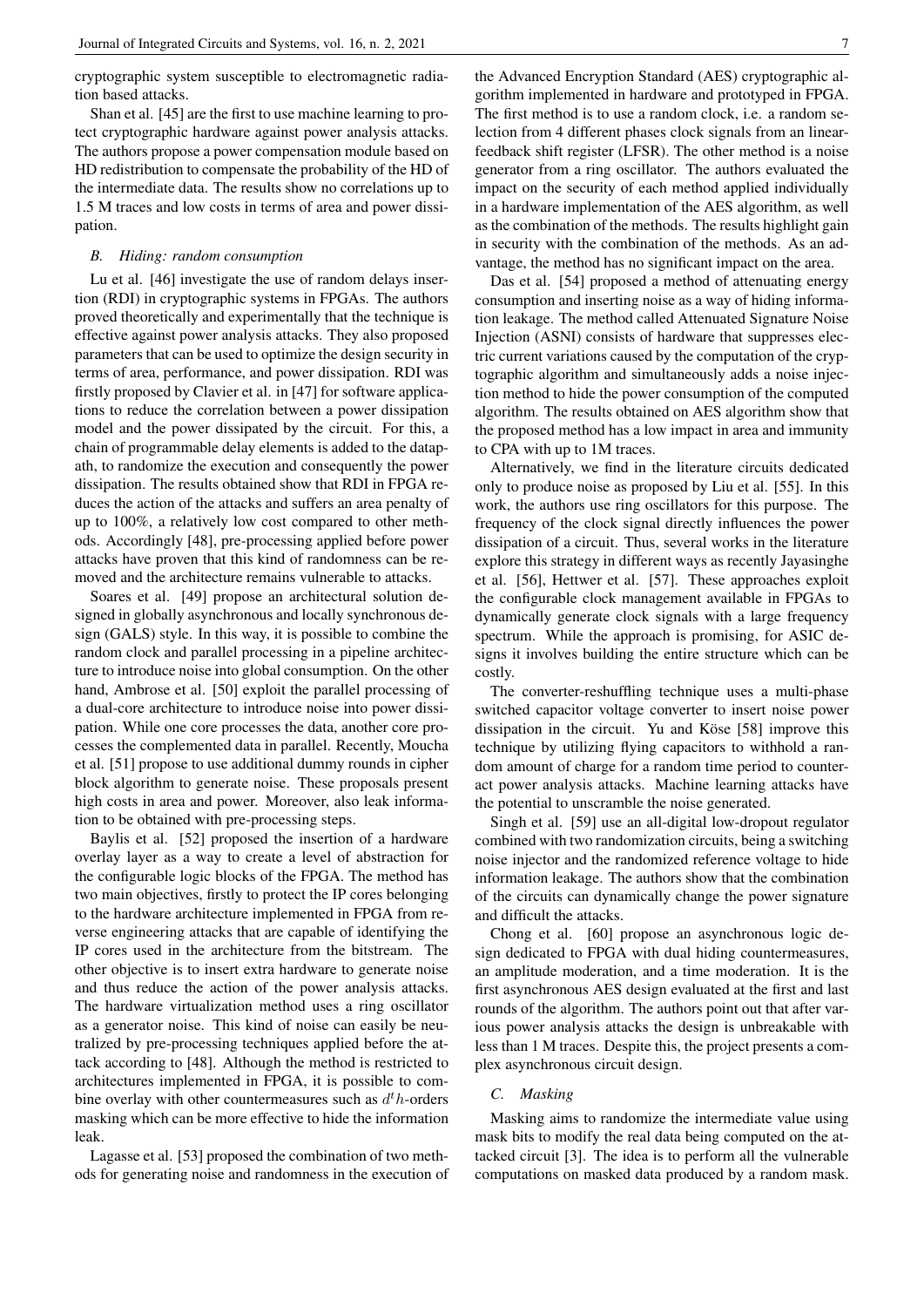Generally, logic operations such as XOR, AND, and arithmetic operations are executed between the mask and sensible data. The masking scheme first proposed by Chari et al. [61] splits every sensitive intermediate variable into s shares, such that an adversary probing at most  $v$  values during the computation is not able to correlate with the sensitive information.

Masking may be applied to the algorithmic level or a circuit level. Algorithm masking methods are vulnerable to DPA, and TA according to [62]. Masking at the circuit level is algorithm agnostic and more amenable to design automation compared to masking at the algorithm level [63]. Highorder masking, when *d* levels of masking operations are applied, offers higher resistance against the power analysis attacks. However, it is difficult to implement in hardware due to the significant increase in design complexity [64].

In the literature,  $d^{th}$ -order masking schemes are regarded as theoretically secure methods for protecting the implementations of different encryption algorithms. However, there is a gap between practical and theoretical security. Thus, Ming et al. [65] proposed a sensitive glitch location (SGL) method to locate the leakage points in hardware implementations of encryption algorithms. SGL can locate the  $d^{th}$ -order masking scheme, d is the higher bound of the number of probes in the masking scheme. SGL can be used as an evaluation tool in chip design to help designers exploring the vulnerabilities in their hardware implementations [65].

There are many proposed masking schemes in the literature [66] [67] [68]. As a general case of the masking strategy, it is possible to highlight the work proposed by Prouff and Rivain [66]. The strategy uses SBOX as a case study of a block cipher algorithm, where  $k$  and  $pti$  respectively represent plaintext and key inputs. In the proposal, the function  $pti \oplus m_i$  represents the masked plaintext using the random mask  $m_i$ . Then, SBOX is computed on the masked plaintext and the key in order to obtain  $SBOX((pti \oplus m_i) \oplus k)$ . Parallel to this function, a correction term is also computed during the SBOX encryption process to ensure that the output result from SBOX produces the original value, in order not to alter the rest of the algorithm's execution. A XOR function between the masked variable and its corresponding mask *mi* must produce the original value. In this scheme, a pre-computed SBOX' function produces the term  $z_i = SBOX'(((pti \oplus m_i) \oplus k) \otimes m_i)$  which is used for this purpose. In this way, it is possible to affirm that the result of the application of the XOR function between the  $SBOX(pti \oplus m_i \oplus k)$  output and the  $z_i$  term produces the original term expected for the encryption output.

Ishay, Sahai, and Wagner (ISW) [69] proposed a theoretical study of the security of cryptographic systems, where attackers have the ability to monitor a bounded number of wires of the target circuit. The authors proposed a framework that allows employing several techniques for the construction of circuits that require the confidentiality of processed information and that are resistant to power analysis channels. The work presents a systematic study of the complexity of the obtained circuits, and in addition, they show a formal threat model that is used to measure the security of the circuits obtained with the framework. ISW requires decomposing a circuit into AND, XOR, and NOT gates and then compute masking. It reflects on area overhead and sources of glitches.

Coron et al. [68] describes a new algorithm for masking look-up tables of block-ciphers at any order, as a countermeasure against side-channel attacks. The technique is a generalization of the classical randomized table countermeasure against first-order attacks. They prove the security of their new algorithm against  $d^{th}$ -order attacks in the usual ISW model [69]. We also improve the bound on the number of shares from  $n > 4<sup>th</sup>$  for an adversary who can adaptively move its probes between successive executions such as HODPA [17].

Rivain and Prouff [67] presented the first masking scheme dedicated to AES algorithm which is provably secure at any chosen order and which can be implemented in software at the cost of a reasonable overhead.

Masked Dual Rail Pre-charge Logic (MDPL) is a combination of masking and dual-rail pre-charge [70]. MDPL works similarly to WDDL which employs data-independent output switching activity to resist power analysis attacks using a single random mask bit to overcome the routing imbalance problem. As a disadvantage, MDPL suffers from EPE-based attacks. iMDPL is proposed to overcome this attack but has a significant area overhead. Furthermore, MDPL suffers from leakage of the mask bit.

Miyajan et al. [71] present a technique to reduce the execution time of the AES algorithm when implementing high order masking countermeasure. The proposed work aims at software implementations and explores the use of SIMD instructions (single instructions multiple data) available in some processor architectures. The basic concept is to replace the lookup tables used to implement non-linear functions of the AES algorithm such as SBOXs by including SIMD instructions. The approach allows mitigating power analysis attacks with the use of high-order masking, and to mitigate cache attacks by reducing the execution time of the algorithm.

Cedric [72] proposed a method called Orthogonal Direct Sum Masking (ODSM) to resist against SCA and FIA attacks, but its implementation in the whole algorithm is a big open problem when no particular hardware protection is possible. The method is designed as a software masking scheme of AES transformations. It is able to detect and correct errors that can be injected, and furthermore, minimize the costs in terms of memory and computing time as well.

The bus-invert coding technique is proposed as a lightweight countermeasure against power analysis attacks according to Vosoughi et al. [73]. This technique is a lowcost countermeasure similar to the masking technique with reduced overhead. The main idea is to reduce the number of *low-to-high* and *high-to-low* transitions in a circuit. when the number of expected transitions is larger than a threshold HW, the input is coded and processed in order to reduce the transitions required. The authors showed that the number of the measurements to disclose the secret key an SBOX of the AES algorithm can be 571 times than a naive implementation and with a 0.91% reduction in power dissipation.

Ueno et al. [74] propose an AES hardware architecture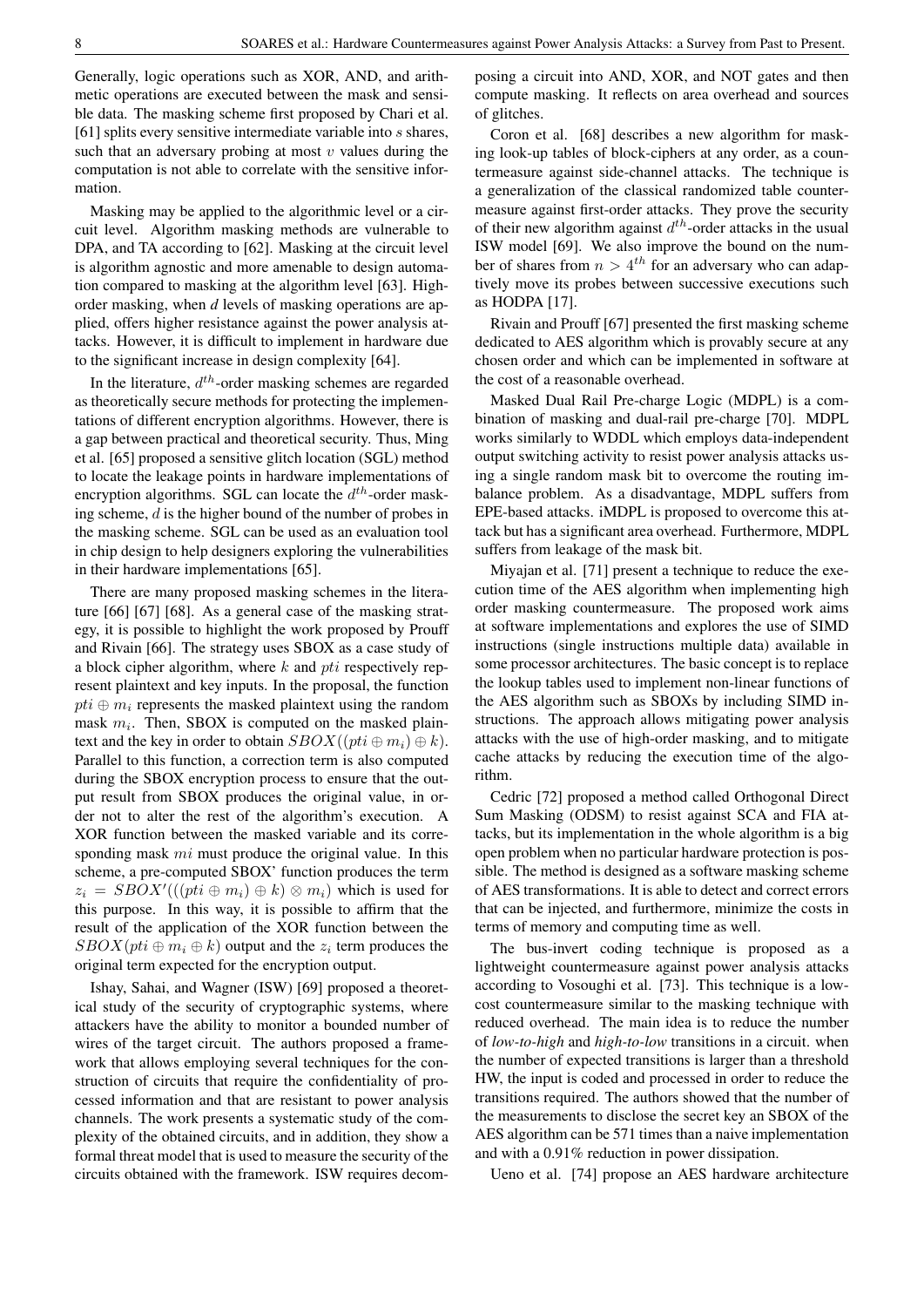| Table I. Summary of revised countermeasures.            |                                                                   |                                                                                             |                                                                                       |
|---------------------------------------------------------|-------------------------------------------------------------------|---------------------------------------------------------------------------------------------|---------------------------------------------------------------------------------------|
| Summary of countermeasures based on uniform consumption |                                                                   |                                                                                             |                                                                                       |
| Paper                                                   | Method                                                            | <b>Contributions</b>                                                                        | <b>Limitations</b>                                                                    |
| $\overline{[22]}$                                       | SABL                                                              | <b>First DPL</b>                                                                            | Unbalance capacitances                                                                |
| $[23]$                                                  | <b>STTL</b>                                                       | Triple rail with validation                                                                 | Area and delay due to validation rail                                                 |
| $[25]$                                                  | $D^3L$                                                            | Dual spacer asynchronous logic                                                              | Delay, area and power overhead                                                        |
| $[26]$                                                  | <b>TDPL</b>                                                       | Three phase operation                                                                       | Extra area and power consumption<br>to route 3 control signals                        |
| $[28]$                                                  | <b>DDPL</b>                                                       | Time domain signaling using single control signal                                           | Stable control for $\Delta$ evaluation                                                |
| $[29]$                                                  | iDDPL                                                             | <b>DDPL</b> immune to EPE                                                                   | Stable control for $\Delta$ evaluation                                                |
| $[30]$                                                  | <b>WDDL</b>                                                       | First DPL implemented with static CMOS                                                      | <b>Early Propagation Effect</b>                                                       |
| $[33]$                                                  | <b>SC-DDPL</b>                                                    | Flow Standard-Cell to implement DDPL & Route                                                | Stable control for $\Delta$ evaluation $\Delta$ evaluation                            |
| $[40]$                                                  | <b>Current flattening</b>                                         | Filter the electrical current to make it uniform                                            | High power                                                                            |
| $[41]$                                                  | <b>Current flattening</b>                                         | Voltage regulator to uniform power dissipation                                              | High power                                                                            |
| [42]                                                    | Detached power supply                                             | Detached power supply with additional capacitor<br>discharge phase                          | Capacitor discharge leaks information;<br>Not effective against EM attacks            |
| $[44]$                                                  | Detached power supply                                             | Buffering capacitances                                                                      | Area overhead; Not effective against EM attacks                                       |
| $[45]$                                                  | Power compensation module                                         | First machine learning assisted<br>power compensation circuit                               | DL-SCA can potentially find leaks                                                     |
| Summary of countermeasures based on random consumption  |                                                                   |                                                                                             |                                                                                       |
| Paper                                                   | <b>Method</b>                                                     | <b>Contributions</b>                                                                        | <b>Limitations</b>                                                                    |
| $[46]$                                                  | Random Delay Insertion - RDI                                      | Inserts random delay on the datapath                                                        | Area and delay overhead                                                               |
| $[49]$                                                  | <b>GALS</b> Pipeline                                              | Combines random clock and parallel processing                                               | Pre-processing may realign traces and area overhead                                   |
| $[50]$                                                  | Parallel processing                                               | Dual-core to parallel processing                                                            | Pre-processing may remove noise                                                       |
| $[51]$                                                  | Dummy round scheme                                                | Improvements on dummy round scheme                                                          | Delay and area overhead                                                               |
| $[52]$                                                  | Hardware virtualization                                           | Hardware overlay layer for noise generation                                                 | Area overhead; Filters may remove noise                                               |
| $[53]$                                                  | Combines two methods                                              | Random clock and ring oscillator noise                                                      | Area overhead; Filters may remove noise                                               |
| $[54]$                                                  | <b>ASNI</b>                                                       | Energy consumption reduction and noise insertion                                            | Filter may remove noise                                                               |
| $[55]$                                                  | Ring oscillators                                                  | Digital controlled ring oscillators                                                         | Filters may remove the noise                                                          |
| $[56]$                                                  | Random Frequency - RFTC                                           | Dynamic clock reconfiguration for FPGA                                                      | Limited to FPGAs and costly for ASICs                                                 |
|                                                         |                                                                   | Applies Dynamic clock management to generate                                                |                                                                                       |
| $[57]$                                                  | Dynamic Frequency Randomization                                   | a wide clock frequencies                                                                    | Limited to FPGAs and costly for ASICs                                                 |
| $[58]$                                                  | Converter-Reshufflin - CoRe                                       | Core technique with flying capacitors withhold<br>random charge                             | Leakage on flying capacitors                                                          |
| $[59]$                                                  | Integrated all-digital LDO                                        | Combines low-dropout regulator, switching noise<br>injector and randomize reference voltage | Complex design and pseudo-random noise injection                                      |
| [60]                                                    | Dual-hiding async-logic                                           | Amplitude and time moderation using<br>asynchronous circuits                                | Complex design flow and area overhead                                                 |
| Summary of countermeasures based on masking consumption |                                                                   |                                                                                             |                                                                                       |
| Paper                                                   | <b>Method</b>                                                     | <b>Contributions</b>                                                                        | <b>Limitations</b>                                                                    |
| $[66]$                                                  | Xor with PTI and Key                                              | Lightweight masking scheme                                                                  | Needs a reverse function                                                              |
| $\overline{681}$                                        | Masking LUT for block cipher                                      | Improves security and performance of ISW model                                              | Requires more random generations                                                      |
| [69]                                                    | Random states, delays, and bits                                   | Formal threat model                                                                         | Restricted observation of t-wires within<br>a clock cycle - need to refresh the masks |
| $[70]$                                                  | <b>MDPL</b>                                                       | Combines DPL and masking to randomize<br>power consumption                                  | Early Propagation Effect, area overhead                                               |
| $[71]$                                                  | SIMD instructions to replace and<br>improve SBOXs implementations | Reduces execution time                                                                      | Designed for software implementations                                                 |
| $\overline{[72]}$                                       | <b>ODMS</b>                                                       | Able to detect errors                                                                       | Designed for software implementations                                                 |
| $[73]$                                                  | <b>Bus-invert coding</b>                                          | Lightweight masking scheme                                                                  | Hardware implementation                                                               |
| $[74]$                                                  | Threshold Implementation - TI                                     | Combines TI and algebraic characteristics of AES<br>SBOX; Attenuates latency overhead       | Latency overhead due to serial computing                                              |
| $[75]$                                                  | Threshold Implementation - TI                                     | First 2-Shares TI                                                                           | Latency and area overhead                                                             |
|                                                         |                                                                   |                                                                                             |                                                                                       |

resistant to power analysis attacks based on threshold implementation (TI), considered the state-of-the-art in masking schemes. TI is designed to deal with non-idealities in hardware and to be able to apply masking at a higher level of abstraction. The proposal combines TI implementation and the algebraic characteristics of AES SBOX. The results highlight a small area overhead and reduced latency compared to conventional TI implementations. With the same goal, Chen et al. [75] propose the first TI limited to 2-shares (2-TI) to attenuate the impacts on the area and latency overhead to implement a secure cryptographic circuit. Chen et al. show that 2-TI is first-order secure and also reduces the size of the sequential logic in hardware implementations.

# IV. SUMMARY OF COUNTERMEASURES AND **DISCUSSIONS**

The countermeasures against power analysis attacks are summarized in Table I. It summarizes the main strategies found for each group of countermeasures. Initially, it is important to highlight that all proposals contribute to reducing information leakage, but they are not completely secure solutions. After reviewing the literature, it is possible to conclude that even though these methods provide some resilience to different types of attacks, they pay for security with penalties like power, performance, and area overhead.

A traditional countermeasure is to randomize sensitive variables by masking techniques. The architecture still leaks information but the masked sensitive data confuse the ad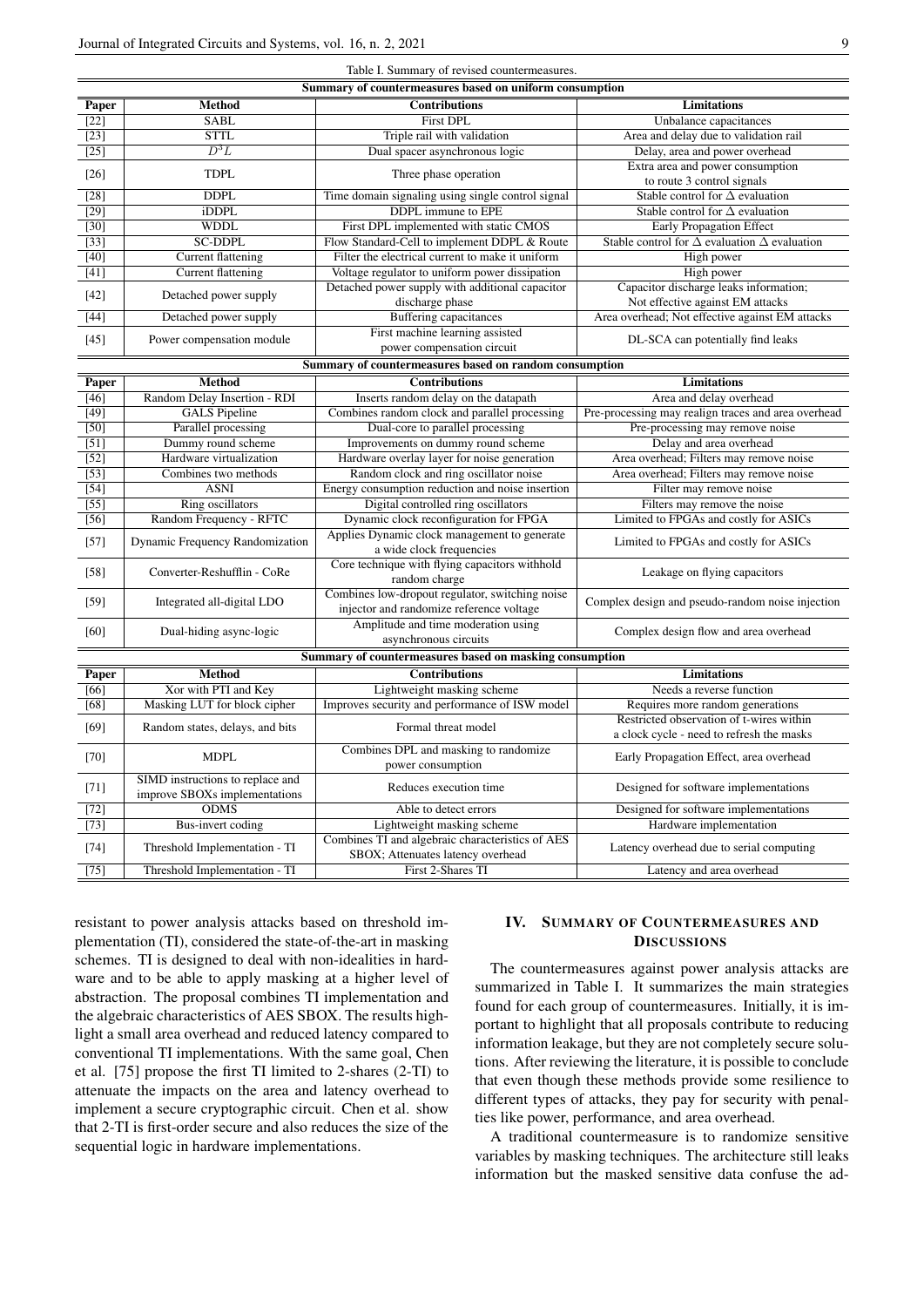versary to correlate it with power dissipated. In the literature, there are masking schemes implemented in software and hardware. Hardware masking is expensive in terms of area and admits some flaws. As the shares are usually computed at the same time, the instantaneous leakage is dependent on the sensitive variables, which allows some dedicated attacks, such as higher-order attacks [17]. On the other hand, software masking impacts the timing performance and the memory requirements, but in terms of security, it is wide usually to protect block cipher algorithm implementations.

As can be observed in Table I, there are different strategies to obtain uniform power dissipation. Most of these strategies focus on the design at the gate level where there are different logic styles. As the logic styles are dual-rail encoded, serious challenges appear in the Place & Route stage to maintain a required balance between rails. In this context, TEL encoding presents itself as a tolerant alternative to unbalanced path problems. Nevertheless, there is a design complexity inherent in computing only in the  $\Delta$  period of the evaluation phase.

Alternatively, the current flattening strategy implies high power dissipation, due to equalizing the consumption to the maximum peak required by the circuit. Furthermore, the mechanisms for regulating the current flow still leak information, which keeps the design vulnerable. To detach the power supply appears as another alternative solution. However, it is composed of capacitive cells that should be recharged frequently. The on-chip design of large capacitors demands extra area, and the mechanism to control the capacitor's recharge should be very efficient to does not leak information.

The proposals to randomize power dissipation focus on varying the clock frequency as well as adding extra hardware to parallel compute simultaneously to produce noise. Proposals that compute with a limited amount of frequency can have their effects canceled by pre-processing and become vulnerable. Just processing in parallel does not prevent the attack from taking action. Attacks with a pre-processing and a large number of traces, over 1M, have been successful [48][56].

### V. CONCLUSION AND FUTURE RESEARCH

In this paper, we describe the three main strategies related to counteracting power analysis attacks. The fundamental issues of information leakage are presented as well as how each strategy acts in such a way to hinder the action of power analysis attacks. Then we present a survey of the approaches to mitigate leakage information so that designers can take it into account when constructing secure cryptographic circuits. In order to help designers to decide the right countermeasures to cope with the threats, this paper describes some solutions presented in the literature. A summary table compiles the main contributions, limitations, and costs associated with the countermeasures. Further, the designers can make use of this survey to propose new robust solutions.

## ACKNOWLEDGEMENTS

This study was financed in part by the Coordenação de Aperfeiçoamento de Pessoal de Nível Superior - Brasil (CAPES) - Finance Code 001. The authors would like to thank PPGC and UFPel for support our research. R. Lellis would like to thank the IFSUL for his license to pursuing the Ph.D.

## **REFERENCES**

- [1] P. Arpaia, F. Bonavolontà, and A. Cioffi, "Security vulnerability in internet of things sensor networks protected by advanced encryption standard," in *2020 IEEE Int. Workshop on Metrology for Industry 4.0 IoT*, 2020, pp. 452–457.
- [2] S. Moini, S. Tian, D. Holcomb, J. Szefer, and R. Tessier, "Power sidechannel attacks on bnn accelerators in remote fpgas," *IEEE Trans. Emerg. Sel. Topics Circuits Syst.*, 2021.
- [3] S. Mangard, E. Oswald, and T. Popp, *Power Analysis Attacks: Revealing the Secrets of Smart Cards*, 1st ed. Springer Publishing Company, Incorporated, 2007.
- [4] P. C. Kocher, "Timing attacks on implementations of diffie-hellman, rsa, dss, and other systems," in *Advances in Cryptology — CRYPTO '96*, N. Koblitz, Ed. Berlin, Heidelberg: Springer Berlin Heidelberg, 1996, pp. 104–113.
- [5] P. Kocher, J. Jaffe, and B. Jun, "Differential power analysis," in *Ad*vances in Cryptology - CRYPTO' 99, M. Wiener, Ed. Berlin, Heidelberg: Springer Berlin Heidelberg, 1999, pp. 388–397.
- [6] K. Gandolfi, C. Mourtel, and F. Olivier, "Electromagnetic analysis: Concrete results," in *Cryptographic Hardware and Embedded Systems*  $-CHES 2001$ , C. K. Koç, D. Naccache, and C. Paar, Eds. Berlin, Heidelberg: Springer Berlin Heidelberg, 2001, pp. 251–261.
- [7] S. Chari, J. R. Rao, and P. Rohatgi, "Template attacks," in *Revised Papers from the 4th Int. Workshop on Cryptographic Hardware and Embedded Syst.*, ser. CHES '02. Berlin, Heidelberg: Springer-Verlag, 2002, p. 13–28.
- [8] W. Schindler, K. Lemke, and C. Paar, "A stochastic model for differential side channel cryptanalysis," in *Cryptographic Hardware and Embedded Systems – CHES 2005*, J. R. Rao and B. Sunar, Eds. Berlin, Heidelberg: Springer Berlin Heidelberg, 2005, pp. 30–46.
- [9] G. Hospodar, B. Gierlichs, E. Mulder, I. Verbauwhede, and J. Vandewalle, "Machine learning in side-channel analysis: A first study," *J. Cryptographic Engineering*, vol. 1, pp. 293–302, 12 2011.
- [10] D. Agrawal, B. Archambeault, J. R. Rao, and P. Rohatgi, "The em side–channel(s):attacks and assessment methodologies," in *Proc. of the Cryptographic Hardware and Embedded Syst. - CHES*. Springer, 2008, pp. 29–45.
- [11] E. Brier, C. Clavier, and F. Olivier, "Correlation Power Analysis with a Leakage Model," in *Cryptographic Hardware and Embedded Systems - CHES*. IACR, 2004, pp. 16–29.
- [12] A. Abdollahi, F. Fallah, and M. Pedram, "Leakage current reduction in cmos vlsi circuits by input vector control," *IEEE Trans. Very Large Scale Integr. (VLSI) Syst*, vol. 12, no. 2, pp. 140–154, 2004.
- [13] M. Alioto, L. Giancane, G. Scotti, and A. Trifiletti, "Leakage power analysis attacks: A novel class of attacks to nanometer cryptographic circuits," *IEEE Trans. Circuits Syst. I, Reg. Papers*, vol. 57, no. 2, pp. 355–367, 2009.
- [14] T. Moos, "Static power sca of sub-100 nm cmos asics and the insecurity of masking schemes in low-noise environments," *IACR Trans. on Cryptographic Hardware and Embedded Syst.*, pp. 202–232, 2019.
- [15] T. Moos, A. Moradi, and B. Richter, "Static power side-channel analysis—an investigation of measurement factors," *IEEE Trans. Very Large Scale Integr. (VLSI) Syst*, vol. 28, no. 2, pp. 376–389, 2019.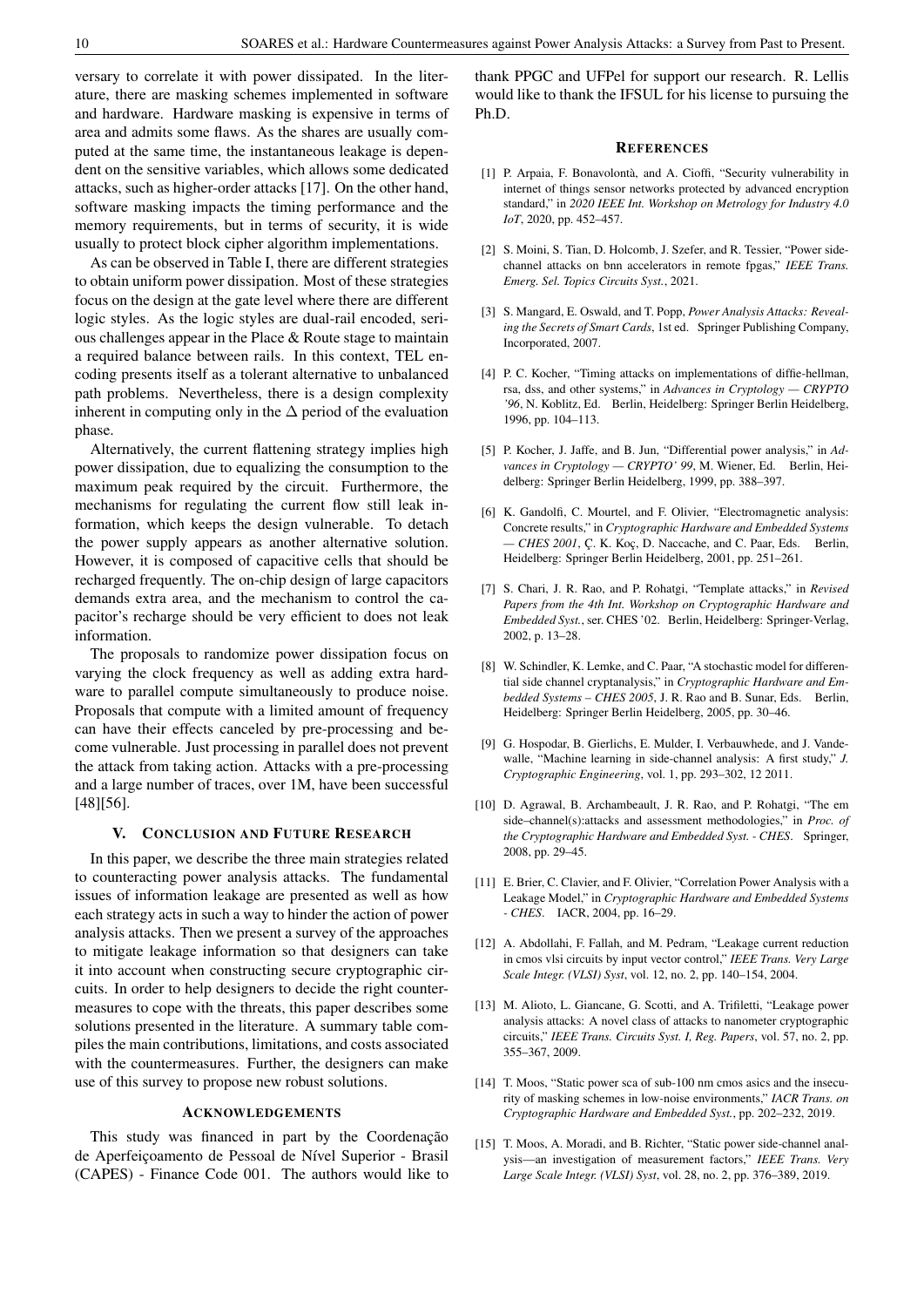- [16] D. Boneh, R. A. DeMillo, and R. J. Lipton, "On the importance of checking cryptographic protocols for faults," in *Advances in Cryptology — EUROCRYPT '97*, W. Fumy, Ed. Berlin, Heidelberg: Springer Berlin Heidelberg, 1997, pp. 37–51.
- [17] E. Peeters, F.-X. Standaert, N. Donckers, and J.-J. Quisquater, "Improved higher-order side-channel attacks with fpga experiments," in *Cryptographic Hardware and Embedded Systems – CHES 2005*, J. R. Rao and B. Sunar, Eds. Berlin, Heidelberg: Springer Berlin Heidelberg, 2005, pp. 309–323.
- [18] S. Picek, A. Heuser, A. Jovic, S. A. Ludwig, S. Guilley, D. Jakobovic, and N. Mentens, "Side-channel analysis and machine learning: A practical perspective," in *2017 Int. Joint Conf. on Neural Networks (IJCNN)*, 2017, pp. 4095–4102.
- [19] R. Benadjila, E. Prouff, R. Strullu, E. Cagli, and C. Dumas, "Deep learning for side-channel analysis and introduction to ascad database, *J. of Cryptographic Engineering*, vol. 10, no. 2, pp. 163–188, 2020.
- [20] B. Timon, "Non-profiled deep learning-based side-channel attacks with sensitivity analysis," *IACR Trans. on Cryptographic Hardware and Embedded Syst.*, vol. 2019, no. 2, pp. 107–131, Feb. 2019. [Online]. Available: https://tches.iacr.org/index.php/TCHES/article/view/7387
- [21] D. Bellizia, G. Scotti, and A. Trifiletti, "TEL logic style as a countermeasure against side-channel attacks: Secure cells library in 65nm CMOS and experimental results," *IEEE Trans. Circuits Syst. I, Reg. Papers*, vol. 65, no. 11, pp. 3874–3884, 2018.
- [22] K. Tiri, M. Akmal, and I. Verbauwhede, "A dynamic and differential cmos logic with signal independent power consumption to withstand differential power analysis on smart cards," in *Proc. of the 28th European solid-state circuits conf.* IEEE, 2002, pp. 403–406.
- [23] A. Razafindraibe, M. Robert, and P. Maurine, "Improvement of dual rail logic as a countermeasure against DPA," in *Proc. of the IFIP Int. Conf. on Very Large Scale Integration*, Oct 2007, pp. 270–275.
- [24] V. G. Lima, G. Paim, R. Wuerdig, L. M. G. Rocha, L. da Rosa Júnior, F. Marques, V. V. de Almeida Camargo, E. Costa, R. Soares, and S. Bampi, "Enhancing Side Channel Attack-Resistance of the STTL Combining Multi-Vt Transistors with Capacitance and Current Paths Counterbalancing," *J. of Integrated Circuits and Syst.*, vol. 15, no. 1, pp. 1–11, 2020.
- [25] W. Cilio, M. Linder, C. Porter, J. Di, D. R. Thompson, and S. C. Smith, "Mitigating power- and timing-based side-channel attacks using dual-spacer dual-rail delay-insensitive asynchronous logic," *Microelectronics J.*, vol. 44, no. 3, pp. 258–269, 2013. [Online]. Available: https://www.sciencedirect.com/science/article/pii/S0026269212002418
- [26] M. Bucci, L. Giancane, R. Luzzi, and A. Trifiletti, "Three-phase dualrail pre-charge logic," in *Cryptographic Hardware and Embedded Sys*tems - CHES 2006, L. Goubin and M. Matsui, Eds. Berlin, Heidelberg: Springer Berlin Heidelberg, 2006, pp. 232–241.
- [27] K. Tiri and I. Verbauwhede, "Place and route for secure standard cell design," in *Smart Card Research and Advanced Applications VI*, J.- J. Quisquater, P. Paradinas, Y. Deswarte, and A. A. El Kalam, Eds. Boston, MA: Springer US, 2004, pp. 143–158.
- [28] M. Bucci, L. Giancane, R. Luzzi, G. Scotti, and A. Trifiletti, "Delaybased dual-rail precharge logic," *IEEE Trans. Very Large Scale Integr. (VLSI) Syst*, vol. 19, no. 7, pp. 1147–1153, 2011.
- [29] D. Bellizia, G. Scotti, and A. Trifiletti, "Tel logic style as a countermeasure against side-channel attacks: Secure cells library in 65nm cmos and experimental results," *IEEE Trans. Circuits Syst. I, Reg. Papers*, vol. 65, no. 11, pp. 3874–3884, 2018.
- [30] K. Tiri and I. Verbauwhede, "A logic level design methodology for a secure dpa resistant asic or fpga implementation," in *Proc. Design, Automation and Test in Europe Conf. and Exhibition*, vol. 1, 2004, pp. 246–251 Vol.1.
- [31] K. Tiri and I. Verbauwhede, "A digital design flow for secure integrated circuits," *IEEE Trans. Comput.-Aided Design Integr. Circuits Syst.*, vol. 25, no. 7, pp. 1197–1208, 2006.
- [32] F. Zhang, B. Yang, B. Yang, Y. Zhang, X. Ren, S. Bhasin, and K. Ren, "Design and Evaluation of Fluctuating Power Logic to Mitigate Power Analysis at the Cell Level," *IEEE Trans. Comput.-Aided Design Integr. Circuits Syst.*, 2020.
- [33] D. Bellizia, S. Bongiovanni, M. Olivieri, and G. Scotti, "Sc-ddpl: A novel standard-cell based approach for counteracting power analysis attacks in the presence of unbalanced routing," *IEEE Trans. Circuits Syst. I, Reg. Papers*, vol. 67, no. 7, pp. 2317–2330, 2020.
- [34] K. Bhattacharya and N. Ranganathan, "A linear programming formulation for security-aware gate sizing," in *Proc. of the 18th ACM Great Lakes Symp. on VLSI*, 2008, pp. 273–278.
- [35] L. Lin and W. Burleson, "Analysis and mitigation of process variation impacts on power-attack tolerance," in *Proc. of the 46th annu. design automation conf.*, 2009, pp. 238–243.
- [36] V. G. Lima, P. Finkenauer, V. V. Camargo, F. S. Marques, L. R. Júnior, and R. I. Soares, "A novel sizing method aiming security against differential power analysis," in *2018 25th IEEE Int. Conf. on Electronics, Circuits and Syst. (ICECS)*. IEEE, 2018, pp. 429–432.
- [37] K. Tiri and I. Verbauwhede, "A vlsi design flow for secure sidechannel attack resistant ics," in *Design, Automation and Test in Europe*. IEEE, 2005, pp. 58–63.
- [38] H. Ma, J. He, Y. Liu, L. Liu, Y. Zhao, and Y. Jin, "Security-driven placement and routing tools for electromagnetic side-channel protection," *IEEE Trans. Comput.-Aided Design Integr. Circuits Syst.*, vol. 40, no. 6, pp. 1077–1089, 2020.
- [39] H. Ma, J. He, M. Panoff, Y. Jin, and Y. Zhao, "Automatic on-chip clock network optimization for electromagnetic side-channel protection," *IEEE Trans. Emerg. Sel. Topics Circuits Syst.*, 2021.
- [40] G. Ratanpal, R. Williams, and T. Blalock, "An on-chip signal suppression countermeasure to power analysis attacks," *IEEE Trans. Dependable Secure Comput.*, vol. 1, no. 3, pp. 179–189, 2004.
- [41] V. Telandro, E. Kussener, A. Malherbe, and H. Barthelemy, "On-chip voltage regulator protecting against power analysis attacks," in *2006 49th IEEE Int. Midwest Symp. on Circuits and Syst.*, vol. 2, 2006, pp. 507–511.
- [42] T. Plos, "Evaluation of the detached power supply as side-channel analysis countermeasure for passive uhf rfid tags," in *Topics in Cryptology – CT-RSA 2009*, M. Fischlin, Ed. Berlin, Heidelberg: Springer Berlin Heidelberg, 2009, pp. 444–458.
- [43] X. Li, C. Yang, J. Ma, Y. Liu, and S. Yin, "Energy-efficient sidechannel attack countermeasure with awareness and hybrid configuration based on it," *IEEE Trans. Very Large Scale Integr. (VLSI) Syst*, vol. 25, no. 12, pp. 3355–3368, 2017.
- [44] A. Gornik, A. Moradi, J. Oehm, and C. Paar, "A hardware-based countermeasure to reduce side-channel leakage: Design, implementation, and evaluation," *IEEE Trans. Comput.-Aided Design Integr. Circuits Syst.*, vol. 34, no. 8, pp. 1308–1319, 2015.
- [45] W. Shan, S. Zhang, J. Xu, M. Lu, L. Shi, and J. Yang, "Machine learning assisted side-channel-attack countermeasure and its application on a 28-nm aes circuit," *IEEE J. Solid-State Circuits*, vol. 55, no. 3, pp. 794–804, 2020.
- [46] Yingxi Lu, M. P. O'Neill, and J. V. McCanny, "Fpga implementation and analysis of random delay insertion countermeasure against dpa," in *2008 Int. Conf. on Field-Programmable Technology*, 2008, pp. 201– 208.